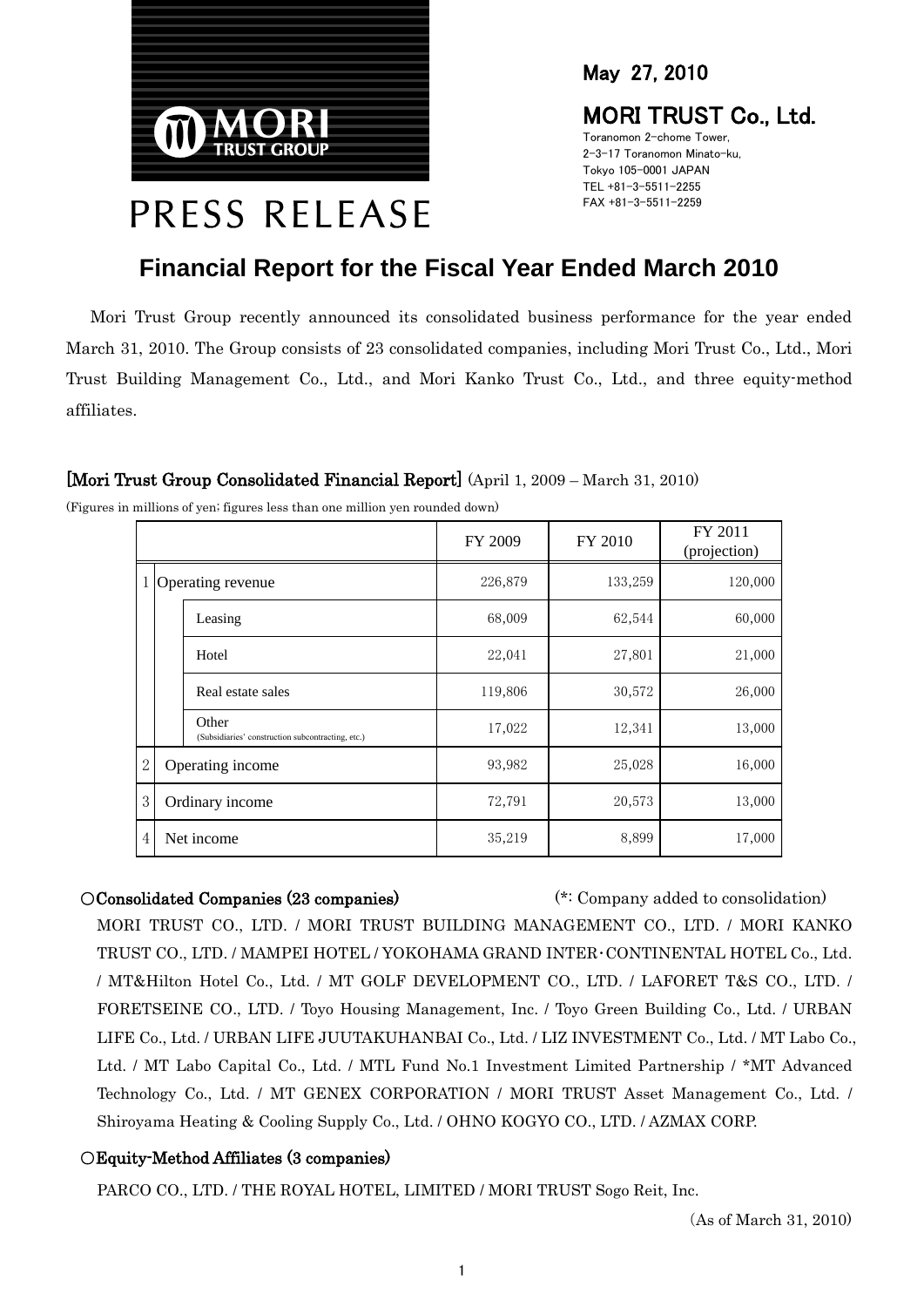#### Overview of FY 2010 business performance

- o In the fiscal year ended March 31, 2010, operating revenue totaled 133.2 billion yen and ordinary income was 20.5 billion yen. The year-on-year decline was chiefly due to the absence of special factors that affected real estate sales business in the previous year.
- o Leasing business accounted for 62.5 billion yen of operating revenue, down from the previous year. Although full-year operation of Marunouchi Trust Tower Main made a significant contribution, leasing revenues fell overall due to factors including the end of full-building leases on Mita MT Building and Ginza MTR Building, owned by Mori Trust Sogo Reit, Inc.
- o Although hotel business suffered from sluggish personal consumption and falling banquet demand in the face of the economic downturn, inclusion of Yokohama Grand Inter-continental Hotel Co., Ltd. in consolidated results led to revenue of 27.8 billion yen.
- $\circ$  Revenue from real estate sales business was 30.5 billion yen, largely driven by subsidiaries' condominium sales.
- o Subsidiaries' construction subcontracting revenues contributed to 12.3 billion yen in revenue from other business.
- o Non-operating income and extraordinary income included investment returns from equity method affiliates. As a result, ordinary income totaled 20.5 billion yen, while net income amounted to 8.8 billion yen.

Business performance projections for FY 2011

o For the year ending March 31, 2011, Mori Trust Group is conservatively anticipating ongoing weakness in the office leasing market. Consequently, leasing business revenue is forecast to total 60 billion yen. Hotel business revenue is projected to decline to 21 billion yen due to factors including Yokohama Grand Inter-continental Hotel ceasing to be a consolidated company in April 2010. Revenue from real estate sales business is forecast to total 26 billion yen, largely driven by condominium sales.

Total operating revenue is expected to be 120 billion yen and ordinary income is forecast to be 13 billion yen. The sale of the Tokyo Shiodome Building and other factors are expected to generate extraordinary income, and sounder assets and a stronger financial position are projected to result in net income of 17 billion yen.

Projections contained in this document have been made on the basis of information available when it was released. Due to various unforeseeable factors, actual performance may differ from such projections.

 $\overline{a}$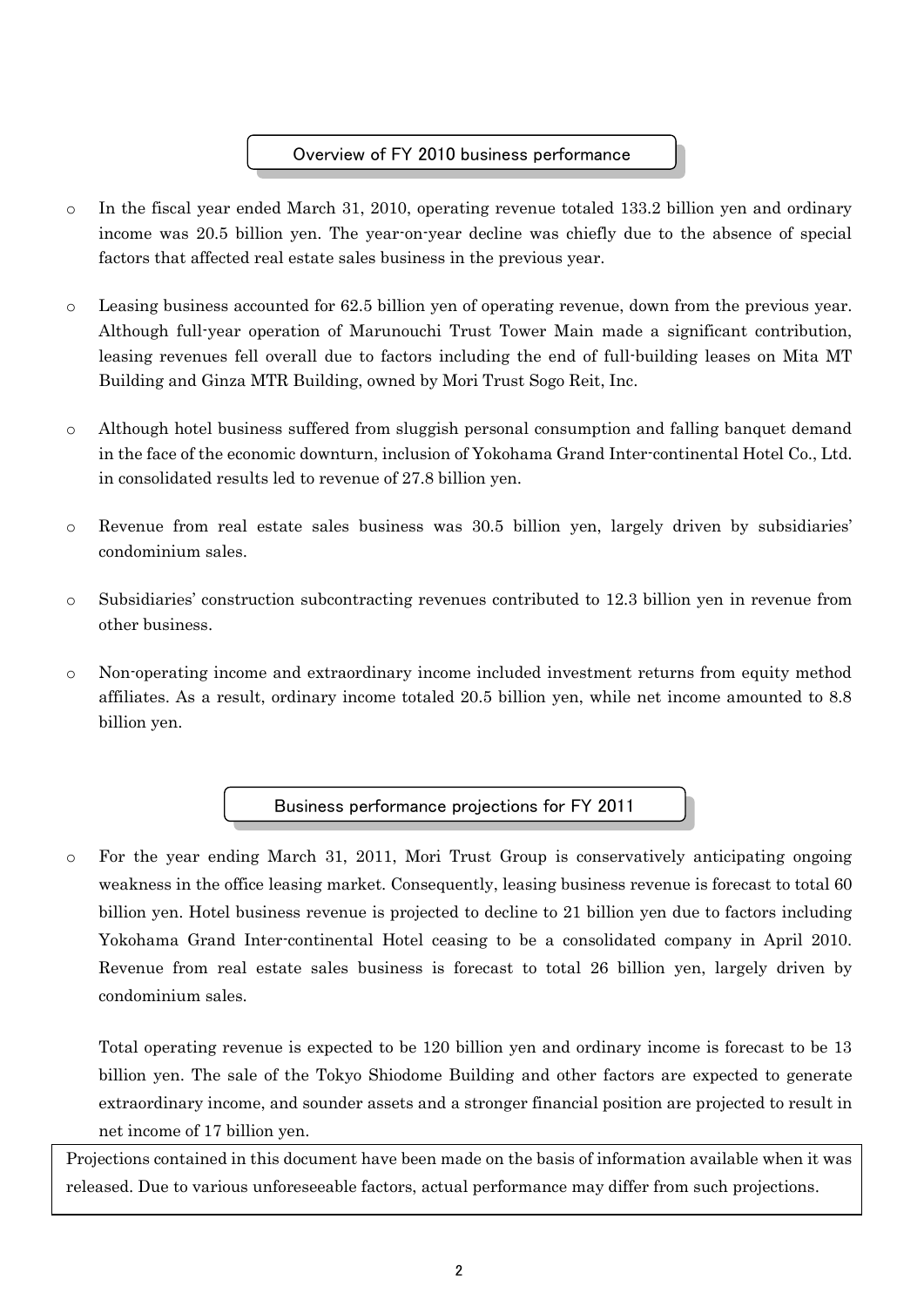#### ■ Investments and Rental Properties

From the end of this fiscal year we applied the Accounting Standard for Disclosures about Fair Value of Investment and Rental Property (ASBJ Statement No. 20, November 28, 2008) and the Guidance on Accounting Standard for Disclosures about Fair Value of Investment and Rental Property (ASBJ Guidance No. 23, November 28, 2008).

The consolidated balance sheet amount and fair value of such investments and rental properties are set out below (fair value at fiscal year-end was calculated in-house, based primarily on the Japanese Real Estate Appraisal Standards).

Consolidated balance sheet amount: 656.8 billion yen

Fair value: 1130.7 billion yen

Unrealized profit: 473.9 billion yen

FY 2010 key business topics

#### Redevelopment Projects

#### ◇ Marunouchi Trust City

In June 2009 Tourist Information Center Tokyo (TIC Tokyo) opened in Marunouchi Trust City, adjacent to Tokyo Station's Nihonbashi exit. Together with Shangri-La Hotel, Tokyo, which opened in March 2009 in Marunouchi Trust Tower Main (completed in November 2008), this creates a focal point for international tourism.

In December 2009 Trust City Conference Marunouchi (TCC Marunouchi) opened on the third floor of Marunouchi Trust Tower North (completed in September 2003). Adding a new element to urban infrastructure, this conference center is another step in the formation of an international business hub.

#### ◇ Sendai Trust City

Mori Trust is currently developing Sendai Trust City on the former site of the Tohoku Gakuin junior and senior high schools in the Aoba-ku, Ichibancho area of central Sendai. The grand opening of the complex, comprising Sendai Trust Tower and the Residence Ichibancho, is scheduled for August 2010.

Completed in April 2010, Sendai Trust Tower will offer a broad array of urban services, including highly functional offices as well as the Westin Sendai—the first foreign luxury hotel in the Tohoku region—and the retail facility Trust City Plaza (both scheduled to open on August 1, 2010). Trust City Plaza will house a wide range of stores, and the second floor will feature a collection of renowned restaurants. This dining floor named "Tohoku Takumigai" will be a culinary paradise like no other,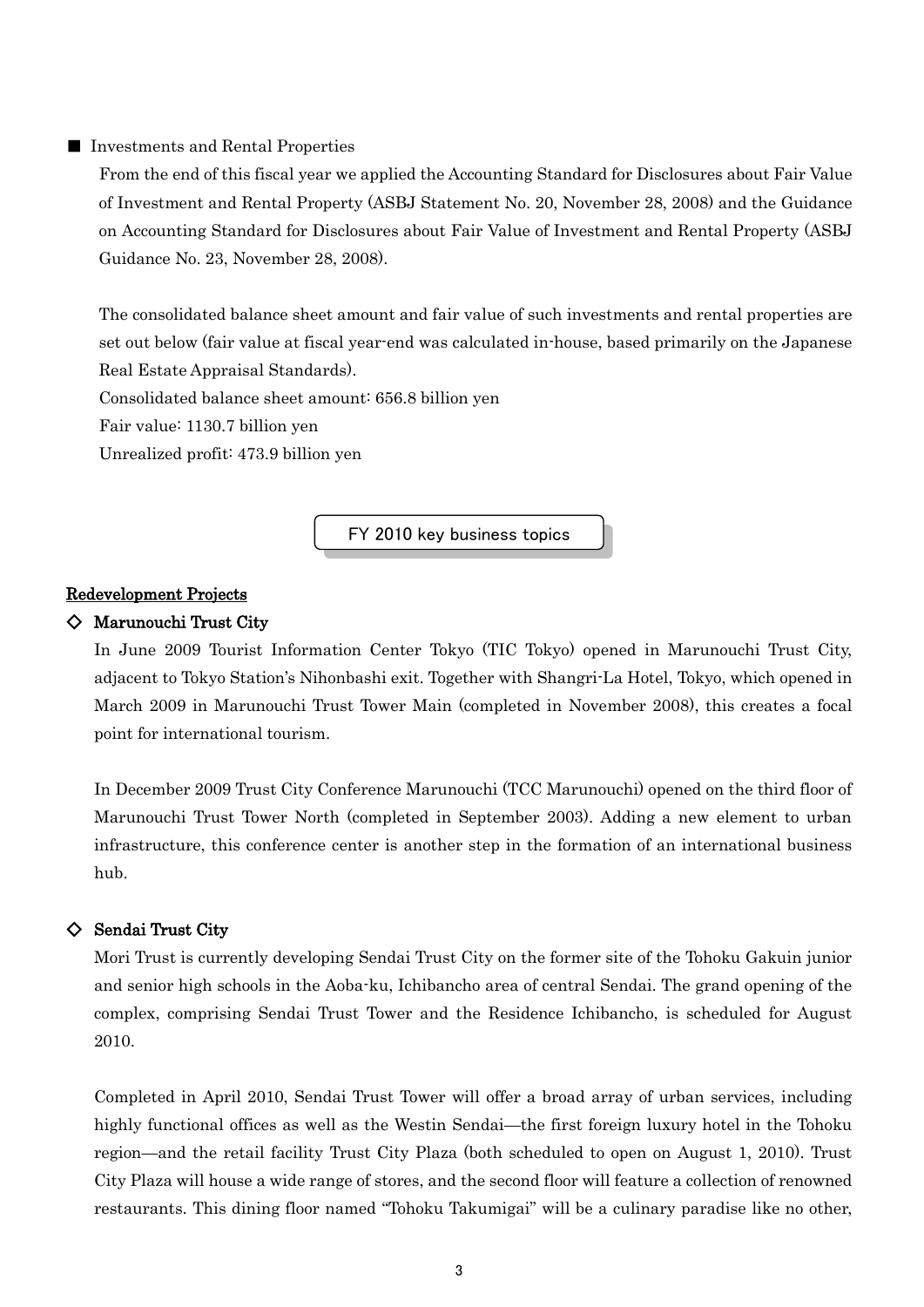offering dishes prepared by master chefs using carefully selected local ingredients from around the Tohoku region.

The Residence Ichibancho (scheduled for completion in June 2010) aims to offer the finest in tower-style living. Model units opened within the tower in March 2010.

Several events and promotions were held at Sendai Trust City in 2009, including a community clean-up event, a promotional campaign marking one year until the opening of Sendai Trust City and the Westin Sendai, and the "Happy Greeting" e-card promotion. In December 2009 a Christmas Eve window art display was staged at Sendai Trust Tower, using lighted windows to depict a giant Christmas tree on the front of the building.

#### ◇ Acquisition of Government Land at Roppongi 1-chome

In January 2010 Mori Trust made a successful bid for the former site of a Ministry of Agriculture, Forestry and Fisheries training center. Redevelopment plans have yet to be determined.

#### ◇ Former Toranomon Pastoral Hotel Site

In partnership with Leeds TMK, Mori Trust began demolition work on Toranomon Pastoral Hotel in May 2010. The work is scheduled to take eight months and should be completed in January 2011. Redevelopment plans following demolition are yet to be determined.

#### Hotel and Resort Business

#### ◇ The Westin Sendai

The Westin Sendai (general manager: William J. Pitton) is scheduled to open in Sendai Trust City on August 1, 2010. In addition to sweeping views from the upper floors and spacious guest rooms (292 rooms ranging from 30 m<sup>2</sup> to 142 m<sup>2</sup>, average size approximately 43 m<sup>2</sup>), the hotel will feature two restaurants and a bar: Symphony, a restaurant offering all-day dining, and HORIZON, a bar-lounge, both on the 26th floor, and on the top (37th) floor the Japanese restaurant Ichimuan, created by Yugyoan Tankuma Kitamise, a long-established restaurant famed for Kyoto cuisine.

#### ◇ Conrad Tokyo

In November 2009 the restaurant section of the *Michelin Guide Tokyo 2010* awarded one star to each of two restaurants at Conrad Tokyo: China Blue (Chinese cuisine) and Gordon Ramsay at Conrad Tokyo (modern French cuisine). In the hotel section, Conrad Tokyo was awarded Michelin's highest honor of five red pavilions for the third consecutive year.

#### ◇ Laforet Hotels and Resorts

In mid-2009, to celebrate 80 years of Japan-Canada diplomatic relations, Laforet Hotels and Resorts held Canada Fair. Special programs featuring popular Canadian leisure activities, cuisine, food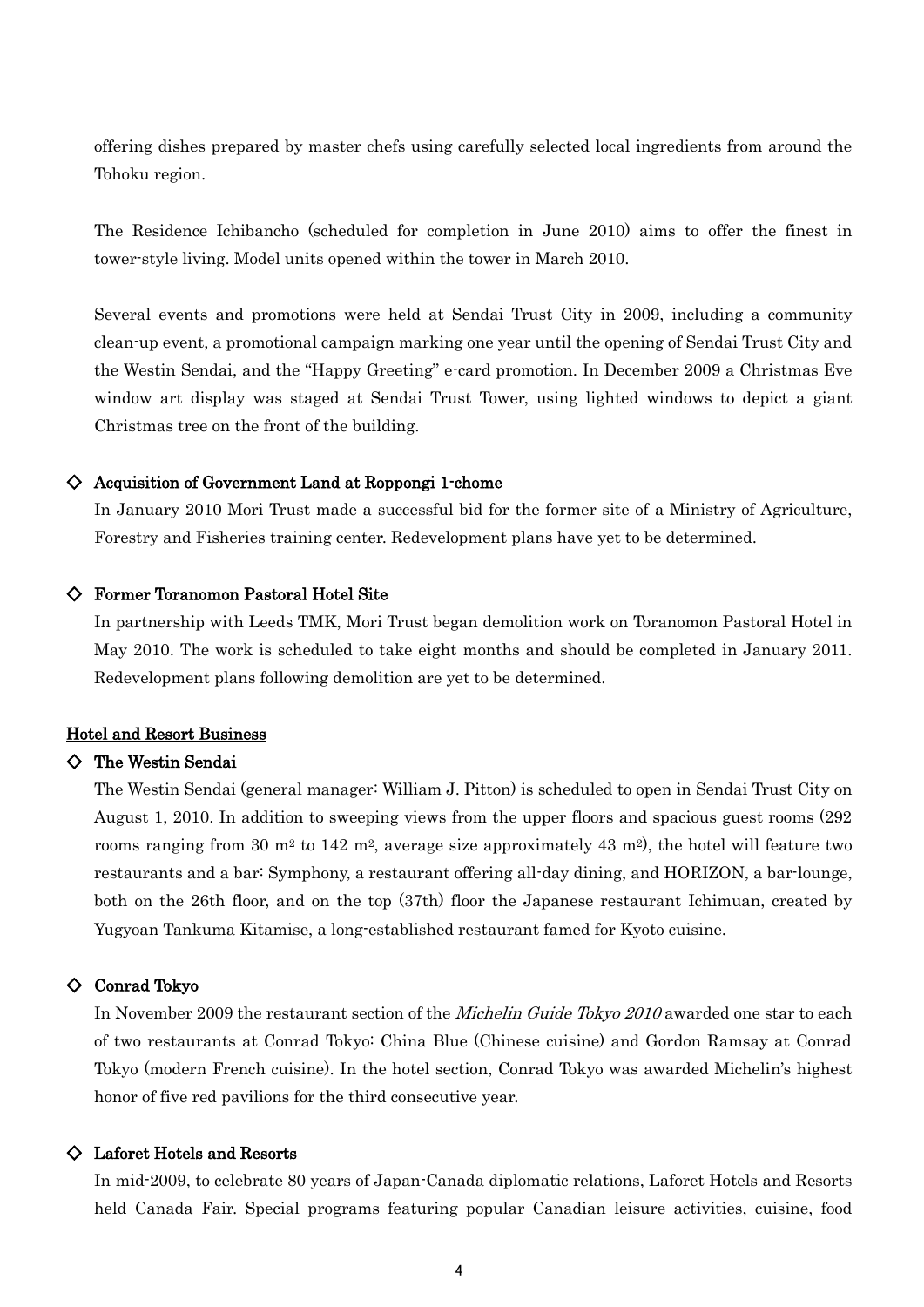products, and merchandise were offered. In October 2009 the hotel section of the Michelin Guide Kyoto Osaka 2010 awarded two pavilions to Hotel Laforet Shin-Osaka.

#### Investment Business

#### ◇ MT Advanced Technology Co., Ltd.

Using investment from MTL Fund No. 1 Investment Limited Partnership, operated by MT Labo Capital Co., Ltd. as a general partner, MT Advanced Technology Co., Ltd. was established in February 2009 to provide ICT consulting and solutions. The company offers ICT services designed to raise overall business quality, including a service provided to KDDI that enables its clients' employees to securely connect to internal systems from their personal computers using simple settings when they are out of the office.

#### ◇ REIT Business

In April 2010 Mori Trust transferred the Tokyo Shiodome Building to Mori Trust Sogo Reit and acquired the Akasaka Mitsuke MT Building. Located in the Shiodome district, one of Japan's largest redevelopment areas, the Tokyo Shiodome Building faces Hamarikyu Gardens, offering splendid views over Tokyo Bay and a prime high-profile location. This large complex encompasses offices, the Conrad Tokyo hotel, and Pedi Shiodome, retail facilities operated by Parco Co., Ltd.

In May 2010, Mori Trust Sogo Reit announced a public offering of new shares.

#### Organizational Changes

#### $\diamondsuit$  Merger with Ohno Kogyo

Mori Trust is scheduled to merge with Ohno Kogyo Co., Ltd., a consolidated company engaged in building leasing, on July 1, 2010. Mori Trust will take over the reconstruction of the Ohno Building (Kyobashi 1-chome, Chuo-ku, Tokyo) planned by Ohno Kogyo.

#### ◇ Transfer of Stock in Yokohama Grand Inter-continental Hotel

Since beginning co-management of Yokohama Grand Inter-continental Hotel in March 2003, Mori Trust has strengthened the hotel's financial position and augmented and stabilized its business base. As part of these efforts, in February 2007 Mori Trust transferred stock to the Ishin Hotels Group in the aim of enhancing operational efficiency through joint business. As a result, key value-enhancement measures were undertaken through the joint business and upon their completion in December 2008 Ishin Hotels Group's stockholding was transferred to Mori Trust and Hospitality Network Corporation (President: Yuji Tsutsumi).

Subsequently, as part of considering future development strategy for the hotel, 43.97% of Mori Trust's 58.68% stockholding was transferred to Yuji Tsutsumi in April 2010 in the aim of creating a management structure to enable an active and flexible approach to such opportunities as linking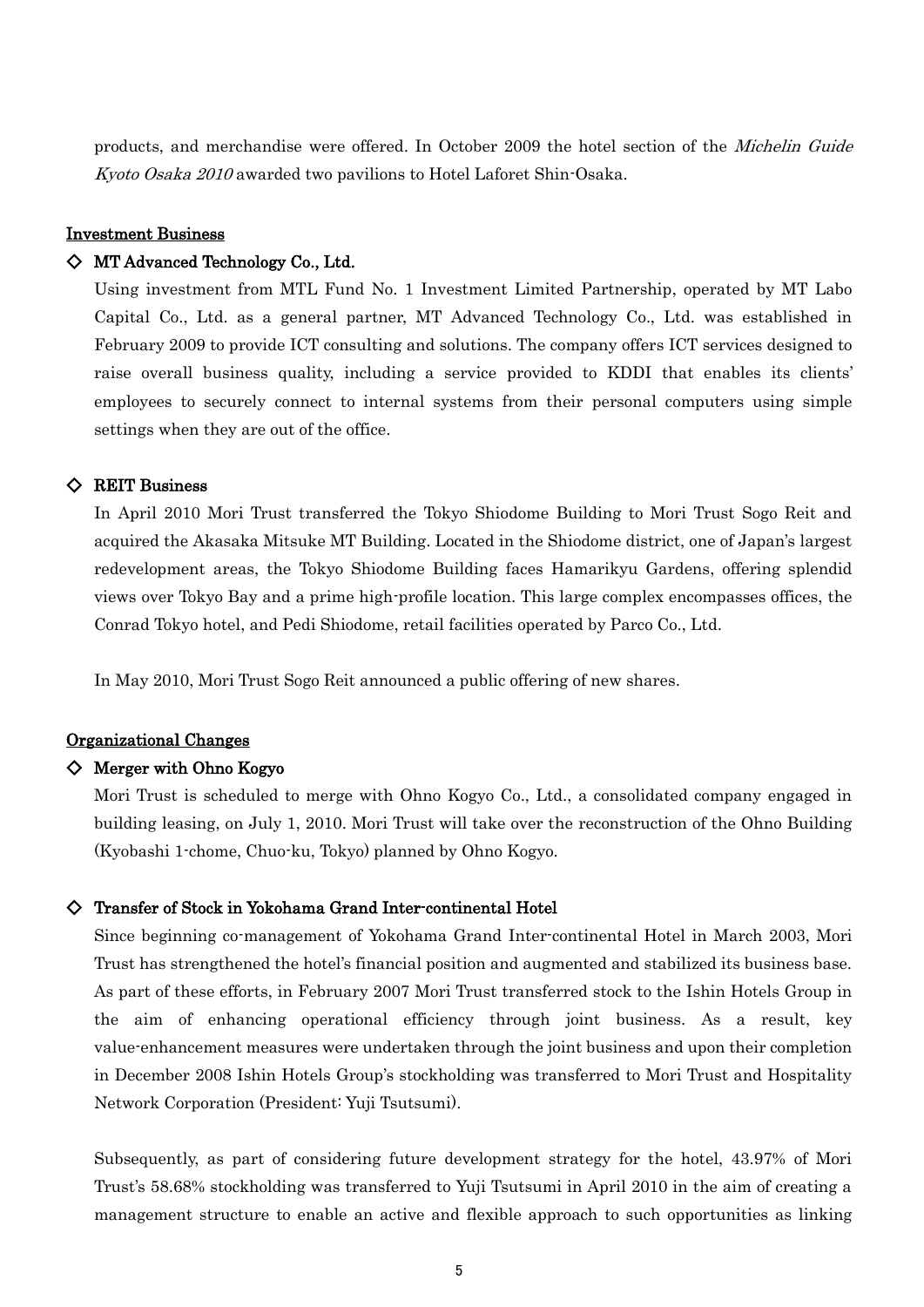with Hotel InterContinental Tokyo Bay. As the holder of 14.71% of outstanding shares in Yokohama Grand Inter-continental Hotel, Mori Trust will continue to cooperate in the business with a view to its further development.

Note: Revenue from hotel business

Since Yokohama Grand Inter-continental Hotel became a consolidated company with the acquisition of stock from the Ishin Hotels Group in December 2008, revenue from the hotel was included in financial results for the year ended March 31, 2010. With the subsequent transfer of stock in April 2010, Yokohama Grand Inter-continental Hotel ceased to be a consolidated company, thus its revenue is not included in the financial forecast for the year ending March 31, 2011.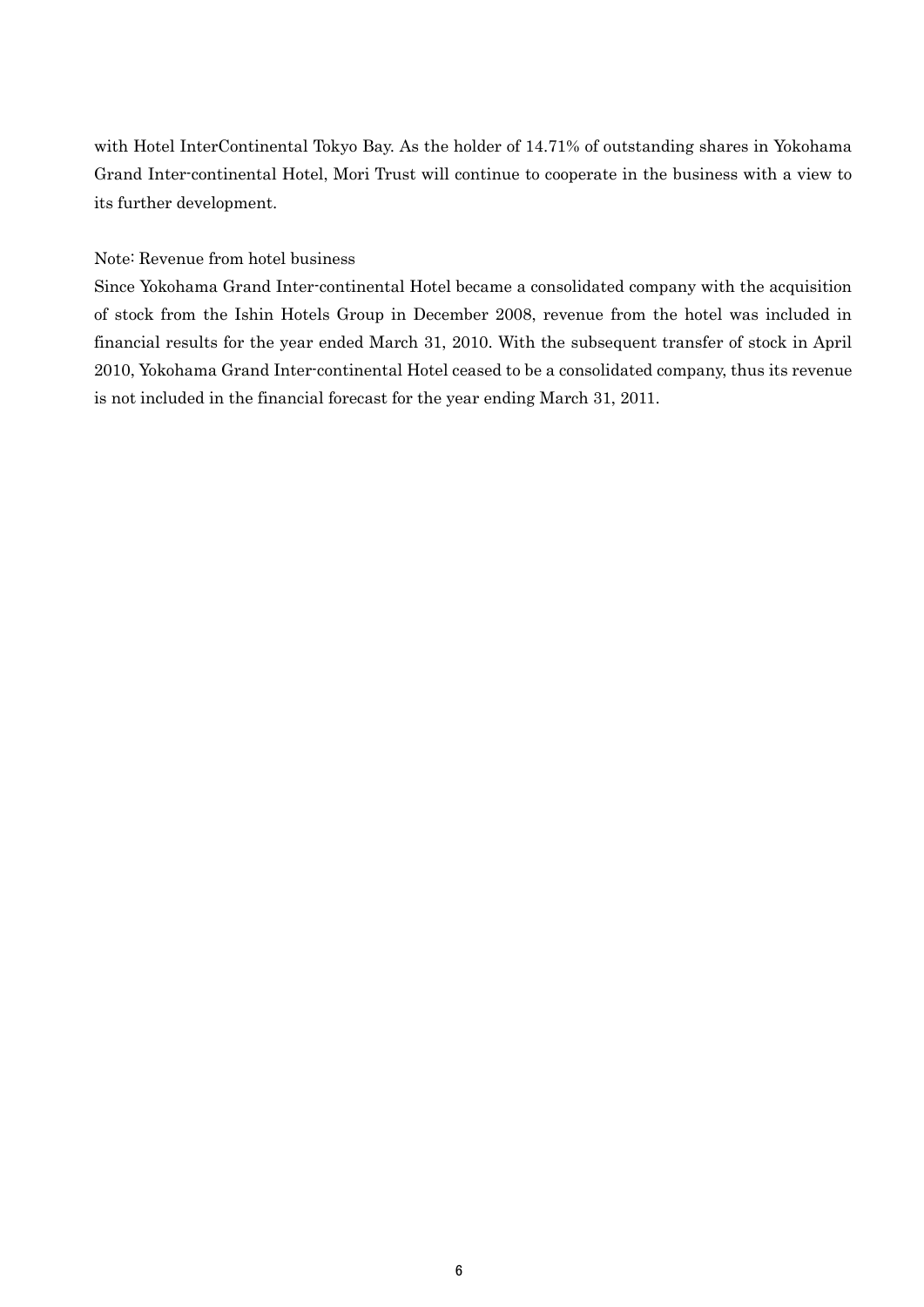#### Overview of redevelopment projects

#### ○ Multipurpose Redevelopment Project

#### ■ Marunouchi Trust City



| $\rm Address$                     | (Main) 1-8-3 Marunouchi, Chiyoda-ku, Tokyo      |                            |  |
|-----------------------------------|-------------------------------------------------|----------------------------|--|
|                                   | (North) 1-8-1 Marunouchi, Chiyoda-ku, Tokyo     |                            |  |
| Site Area                         | $12,026.77$ m <sup>2</sup>                      |                            |  |
| Total floor area                  | $180,574.94 \,\mathrm{m}^2$                     |                            |  |
|                                   | Main                                            | North                      |  |
| Total floor area                  | $115,379.68$ m <sup>2</sup>                     | $65,195.26$ m <sup>2</sup> |  |
| Number of floors                  | 37 stories above                                | 19 stories above           |  |
|                                   | ground, 4 stories                               | ground, 3 stories          |  |
|                                   | below ground                                    | below ground               |  |
| Maximum height                    | 178m                                            | 99.6m                      |  |
| Primary use                       | office $(2\negthinspace\cdot 26F)$              | office $(3-19F)$           |  |
|                                   | hotel (B1F,1F,27-37F)                           | conference center (3F)     |  |
|                                   | retail(2F)<br>$retail (1-2F)$                   |                            |  |
|                                   |                                                 | tourist information        |  |
|                                   |                                                 | center (1F)                |  |
| Building completion November 2008 |                                                 | September 2003             |  |
| Hotel tenant                      | Shangri-La Hotel, Tokyo                         |                            |  |
| Guest room                        | $202$ rooms                                     |                            |  |
| Restaurant and                    | Italian restaurant Piacere, Japanese restaurant |                            |  |
| bar facilities                    | Nadaman, The Lobby Lounge                       |                            |  |
| Other facilities                  | Wedding chapel, Ball Room, Meeting facilities,  |                            |  |
|                                   | Horizon Club Lounge,                            |                            |  |
|                                   | CHI spa, Health club, Indoor swimming pool      |                            |  |
| Starting date                     | March 2009                                      |                            |  |

#### Sendai Trust City



|                                     | Sendai Trust Tower                      | The Residence Ichibancho   |  |
|-------------------------------------|-----------------------------------------|----------------------------|--|
| Address                             | 1-9-1 Ichibancho, Aoba-ku,              | 1-9-2 Ichibancho, Aoba-ku, |  |
|                                     | Sendai-shi, Miyagi                      | Sendai-shi, Miyagi         |  |
| Site area                           | $13,550.52 \,\mathrm{m}^2$              | 3,099.49 <sup>2</sup>      |  |
| Total floor area                    | $125,295.96$ m <sup>2</sup>             | $30,359.96$ m <sup>2</sup> |  |
| Number of floors                    | 37 stories above ground,                | 29 stories above ground,   |  |
|                                     | 2 stories below ground                  | 1 stories below ground     |  |
| Maximum height                      | 180 <sub>m</sub>                        | Approx. 100m               |  |
| Primary use                         | office $(6\n-24F)$                      | residence                  |  |
|                                     | hotel (1-3F,25-37F)                     |                            |  |
|                                     | $retail (1-5F)$                         |                            |  |
| Scheduled for completion April 2010 |                                         | June 2010 (scheduled)      |  |
| Hotel                               | THE WESTIN SENDAI                       |                            |  |
| Guest room                          | 292 rooms                               |                            |  |
| Restaurant and                      | Symphony(All day dining),               |                            |  |
| bar facilities                      | HORIZON(Lounge & bar),                  |                            |  |
|                                     | Ichimuan(Japanese)                      |                            |  |
| Other facilities                    | Spa, Wedding chapel, Banquet hall, etc. |                            |  |
| <b>Starting Date</b>                | (scheduled) August 1,2010               |                            |  |

The above contents is based on plans as of the date this document was released. Plans in this document subject to change.

#### Mori Trust Group: Total floor area leased or managed

#### ○Leased or managed facilities (as of March 2010)

○Leased buildings: Approx. 1,210,000 ㎡ (60 buildings)

○Hotel & Resort facilities: 29 hotels (Approx.7,100 guest rooms)

(Laforet Hotels & Resorts 14 locations; MAMPEI HOTEL; CONRAD TOKYO; INTERCONTINENTAL YOKOHAMA GRAND; HOTEL SUNROUTE PLAZA SHINJUKU; Shangri-La Hotel, Tokyo; RIHGA ROYAL HOTELS & Associates Hotels(Capital & Business tie-up partner: 10 hotels))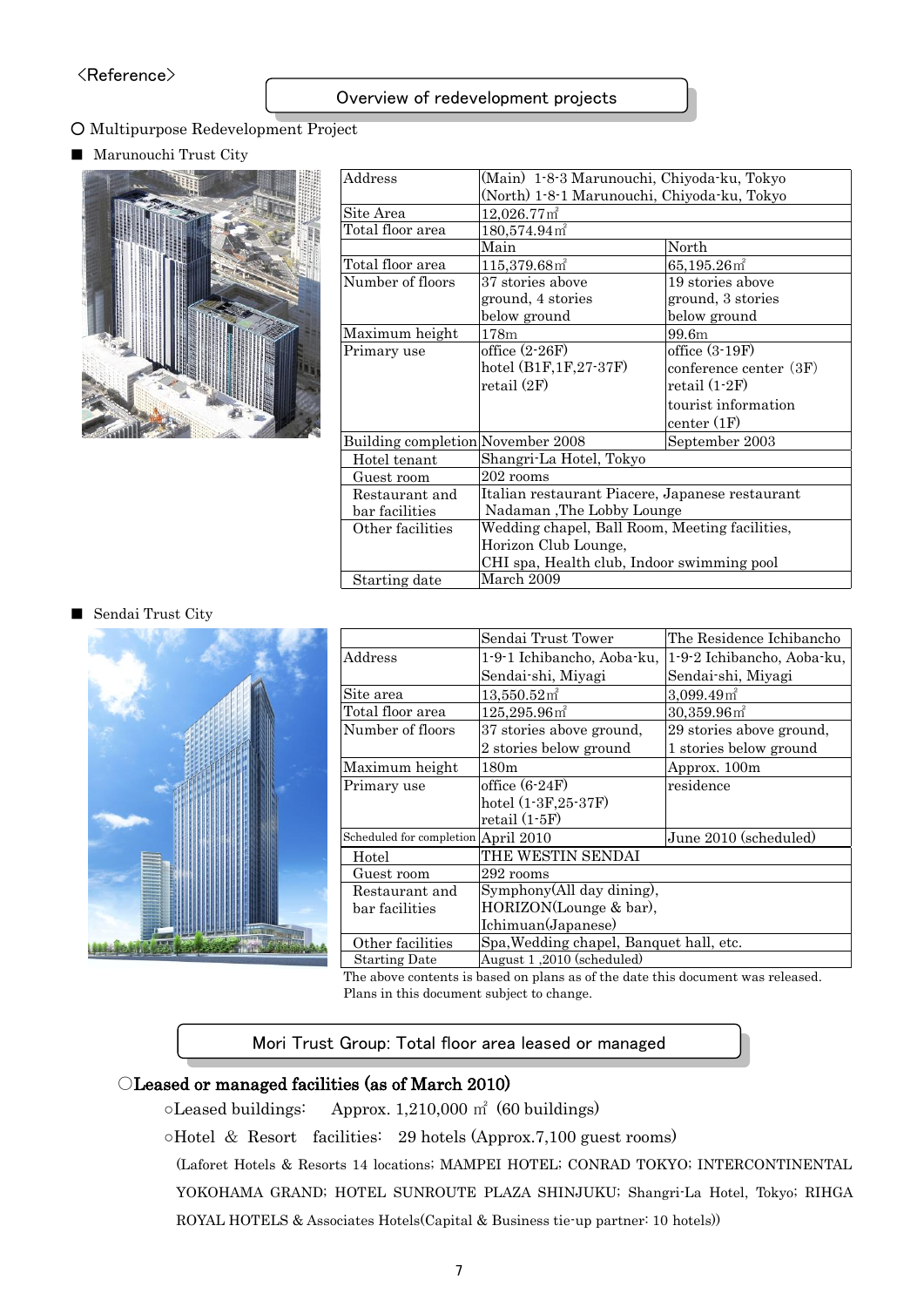#### [Latest Hotel Project]

#### $\blacksquare$  THE WESTIN SENDAI



| Address              | 1 Ichibancho, Aoba-ku, Sendai, Miyagi                           |
|----------------------|-----------------------------------------------------------------|
| Guest Room           | 292 Rooms                                                       |
|                      | Restaurant and Symphony(All day dining), HORIZON(Lounge & bar), |
| bar facilities       | Ichimuan(Japanese)                                              |
| Other facilities     | Spa, Wedding chapel, Banquet hall, etc.                         |
| <b>Starting Date</b> | August 1,2010 (scheduled)                                       |

Overview of Hotel & Resort business

 $- - -$ \_ \_ \_ \_ \_ \_ .  $- - - - -$ 

#### ■Laforet Hotels & Resorts

L.

. . . . . . . . . .



#### ■ MAMPEI HOTEL



#### $\blacksquare$  CONRAD TOKYO



#### ■ RIHGA ROYAL HOTELS



| Name of Hotel                    | Address                                        | Guest Room, etc.  |
|----------------------------------|------------------------------------------------|-------------------|
| Laforet Shuzenji                 | Izu-shi, Shizuoka                              | 296 Rooms         |
| Laforet Shuzenji & Country club  |                                                | 18 Holls          |
| Laforet Gora                     | Hakone-machi, Ashigarashimo-gun, Kanagawa      | 34 Rooms          |
| Laforet Ito                      | Ito-shi, Shizuoka                              | 84 Rooms          |
| Laforet Yamanakako               | Yamanakako-mura, Minamitsuru-gun, Yamanashi    | 104 Rooms         |
| Laforet Nasu                     | Nasu-machi, Nasu-gun, Tochigi                  | 118 Rooms         |
| Laforet Shirakawa Golf course    | Izumizaki-mura, Nishi-Shirakawa-gun, Fukushima | 18 Holls 48 Rooms |
| Laforet Zao Resort & Spa         | Zao-machi, Katta-gun, Miyagi                   | 197 Rooms         |
| Laforet Club Hotel Nakakaruizawa | Karuizawa-machi, Kita-Saku-gun, Nagano         | 184 Rooms         |
| Laforet Club Hotel Hakubahappo   | Hakuba-mura, Kita-Azumi-gun, Nagano            | 45 Rooms          |
| Laforet Biwako                   | Moriyama-shi, Shiga                            | 272 Rooms         |
| Laforet Nankishirahama           | Shirahama-machi, Nishi-Muro-gun, Wakayama      | 182 Rooms         |
| Hotel Laforet Tokyo              | Shinagawa-ku, Tokyo                            | 248 Rooms         |
| Hotel Laforet Shin-Osaka         | Yodogawa-ku, Osaka-shi, Osaka                  | 332 Rooms         |
| Laforet & Matsuo Golf Club       | Sammu-shi, Chiba                               | 18 Holls          |
|                                  |                                                |                   |

| Address              | Karuizawa cho, Kitasaku gun, Nagano                                |
|----------------------|--------------------------------------------------------------------|
| Guest Room           | 109 Rooms                                                          |
| Restaurant           | Main dining room, Chinese restaurant Manzanro,                     |
| and bar              | Yugyoan Tankuma Kita-mise restaurant specializingin Kyoto cuisine, |
| facilities           | and Kappo Yugyoan, Cafe, Bar,                                      |
| Other facilities     | Function Rooms, Exthetic Salon, Shop, etc.                         |
| <b>Starting Date</b> | 1894                                                               |
|                      |                                                                    |

| $\operatorname{Address}$ | 1 Higashi shinbashi, Minato ku, Tokyo                                           |
|--------------------------|---------------------------------------------------------------------------------|
| Guest Room               | 290 Rooms                                                                       |
|                          | Restaurant and  Gordon Ramsay at Conrad Tokyo (French), Cerise by Gordon Ramsay |
| and bar                  | (Brasserie), China Blue (Chinese), Kazahana (Japanese),                         |
| facilities               | TwentyEight (Bar & Rouge)                                                       |
| Other facilities         | Mizuki Spa & Fitness, Indoor pool, Banquet rooms, Wedding Chapel, etc.          |
| Starting Date            | 2005                                                                            |
|                          |                                                                                 |

| RIHGA ROYAL HOTELS          |                                                  |            |
|-----------------------------|--------------------------------------------------|------------|
| Name of Hotel               | Address                                          | Guest Room |
| RIHGA ROYAL HOTEL (Osaka)   | Kita-ku, Osaka-shi, Osaka                        | 1973 Rooms |
| RIHGA ROYAL HOTEL Tokyo     | Shinjuku-ku, Tokyo                               | 126 Rooms  |
| RIHGA ROYAL HOTEL Kyoto     | Shimogyo-ku, Kyoto-shi, Kyoto                    | 484 Rooms  |
| RIHGA ROYAL HOTEL Hiroshima | Naka-ku, Hiroshima-shi, Hiroshima                | 490 Rooms  |
| RIHGA ROYAL HOTEL Kokura    | Kokurakita-ku, Kitakyushu-shi, Fukuoka 295 Rooms |            |
| RIHGA ROYAL HOTEL Niihama   | Niihama-shi, Ehime                               | 94 Rooms   |
| RIHGA Nakanoshima Inn       | Nishi-ku. Osaka                                  | 340 Rooms  |
| RIHGA ROYAL HOTEL Sakai     | Sakai shi, Osaka                                 | 241 Rooms  |
| Kuroyon Royal Hotel         | Omachi-shi, Nagano                               | 73 Rooms   |
| Associates Hotel            |                                                  |            |
| RIHGA Hotel Zest Takamatsu  | Takamatsu-shi, Kagawa                            | 122 Rooms  |
|                             |                                                  |            |

#### ■ INTERCONTINENTAL YOKOHAMA GRAND

| Address              | Minato Mirai, Nishi-ku, Yokohama-shi, Kanagawa           |
|----------------------|----------------------------------------------------------|
| Guest Room           | 594 Rooms                                                |
| Restaurant           | Karyu (Chinese), Azur (French), La Vela (Italian),       |
| and bar              | Ocean Terrace (Buffet dining), Pier 21 (Seafood bistro), |
| facilities           | Nadaman (Japanese), Marine Blue(Bar & Rouge),            |
|                      | Starboard (Music lounge), Patisserie (Pastry shop)       |
| Other facilities     | Spa, Fitness, Banquet Halls, Wedding Chapel, etc.        |
| <b>Starting Date</b> | 1991                                                     |
|                      |                                                          |

#### ■ Shangri-La Hotel, Tokyo ※Leas



\*image Perspectiv

| se                   |                                                                     |
|----------------------|---------------------------------------------------------------------|
| $\rm Address$        | 1 Marunouchi, Chiyoda-ku, Tokyo                                     |
| Guest Room           | 202 Rooms                                                           |
| Restaurant and       | Italian restaurant Piacere, Japanese restaurant Nadaman,            |
| bar facilities       | The Lobby Lounge                                                    |
| Other facilities     | Wedding chapel, Ball Room, Meeting facilities, Horizon Club Lounge, |
|                      | CHI spa, Health club, Indoor swimming pool                          |
| <b>Starting Date</b> | March 2009                                                          |
|                      |                                                                     |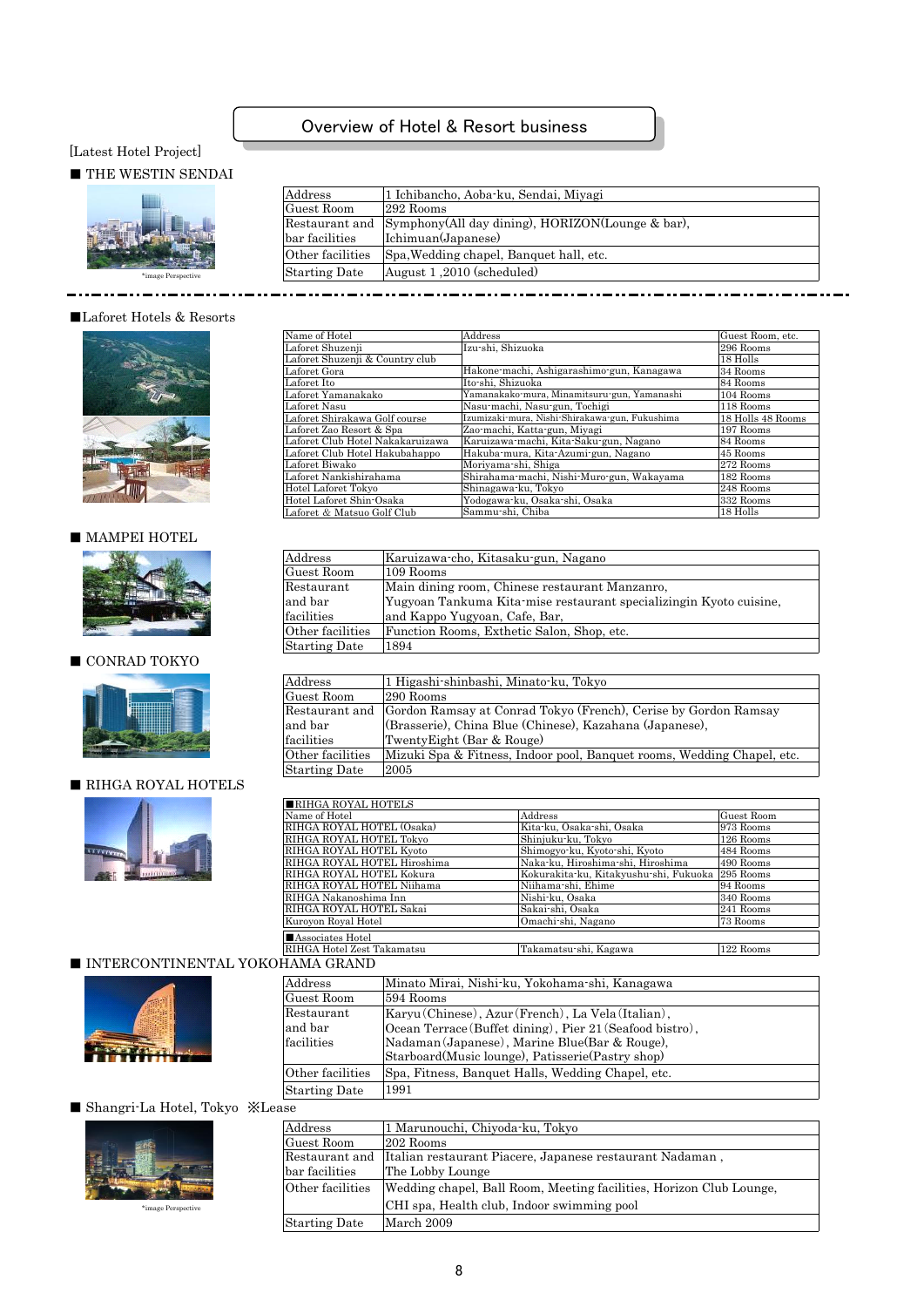#### Mori Trust Group: summary of consolidated companies

| MORI TRUST CO., LTD.                      |                                                                                                         |                                      | URBAN LIFE JUUTAKUHANBAI Co., Ltd.                                                                                  |
|-------------------------------------------|---------------------------------------------------------------------------------------------------------|--------------------------------------|---------------------------------------------------------------------------------------------------------------------|
| Location<br>President                     | Toranomon, Minato-ku, Tokyo<br>Akira Mori                                                               | Location<br>President                | Minamisenba, Chuo-ku, Osaka-shi, Osaka<br>Kenkichi Takatsu                                                          |
| Established<br>Capital                    | June 10, 1970<br>10 billion yen                                                                         | Established<br>Capital               | July 29, 1982<br>300 million yen                                                                                    |
|                                           | Business sectors Urban development, hotel management and<br>investment business                         |                                      | Business sectors Planning and sales of condominiums, dealing,<br>brokerage of leasing and operations of real estate |
|                                           |                                                                                                         |                                      |                                                                                                                     |
| Location                                  | MORI TRUST BUILDING MANAGEMENT CO., LTD.<br>Toranomon, Minato-ku, Tokyo                                 | LIZ INVESTMENT Co., Ltd.<br>Location | Marunouchi, Chiyoda-ku, Tokyo                                                                                       |
| President                                 | Kenichi Uchimura                                                                                        | Representative                       | Shinji Arakawa                                                                                                      |
| Established<br>Capital                    | April 1, 2002<br>100 million yen                                                                        | Established<br>Capital               | July 28, 2005<br>3 million yen                                                                                      |
|                                           | Business sectors Building management business<br>(management of property, facility and interior design) |                                      | Business sectors Ownership and leasing of commercial building                                                       |
|                                           |                                                                                                         |                                      |                                                                                                                     |
| MORI KANKO TRUST CO., LTD.                |                                                                                                         | MT Labo Co., Ltd.                    |                                                                                                                     |
| Location                                  | Kitashinagawa, Shinagawa-ku, Tokyo                                                                      | Location                             | Akasaka, Minato-ku, Tokyo                                                                                           |
| President<br>Established                  | Kazuyasu Abe<br>April 3. 2006                                                                           | Chair<br>President                   | Akira Mori<br>Masaki Murata                                                                                         |
| Capital                                   | (date of foundation since incorporation-type company split)<br>2 billion yen                            | Established<br>Capital               | April 3, 2006<br>300 million yen                                                                                    |
|                                           | Business sectors Operation of the Laforet Hotels & Resorts                                              |                                      | Business sectors Investment banking services                                                                        |
| MAMPEI HOTEL                              |                                                                                                         | MT Labo Capital Co., Ltd.            |                                                                                                                     |
| Location<br>Chair                         | Toranomon, Minato-ku, Tokyo<br>Miwako Date                                                              | Location<br>President                | Akasaka, Minato-ku, Tokyo<br>Hidemitsu Mori                                                                         |
| General Manager                           | Yanai Yasutaka                                                                                          | Established                          | December 3, 2007                                                                                                    |
| Established<br>Capital                    | 1894<br>100 million yen                                                                                 | Capital                              | 100 million yen<br>Business sectors Management of investment fund, consulting                                       |
|                                           | Business sectors Ownership and operation of the Mampei Hotel                                            |                                      |                                                                                                                     |
|                                           | YOKOHAMA GRAND INTER•CONTINENTAL HOTEL Co., Ltd.                                                        |                                      | MTL Fund No.1 Investment Limited Partnership                                                                        |
| Location<br>President                     | Minato Mirai, Nishi-ku, Yokohama-shi, Kanagawa<br>Nobuvuki Endo                                         | General Partner<br>Established       | MT Labo Capital Co., Ltd.<br>August 31, 2007                                                                        |
| Established<br>Capital                    | May 12, 1988<br>1,631 million yen                                                                       |                                      |                                                                                                                     |
| Business sectors                          | Management of<br>INTERCONTINENTAL YOKOHAMA GRAND                                                        |                                      |                                                                                                                     |
|                                           |                                                                                                         |                                      |                                                                                                                     |
| MT&Hilton Hotel Co., Ltd.<br>Location     | Toranomon, Minato-ku, Tokyo                                                                             | Location                             | MT Advanced Technology Co., Ltd.<br>Akasaka, Minato-ku, Tokyo                                                       |
| President<br>Established                  | Kazuhiko Oiwa<br>October 22, 2004                                                                       | President<br>Established             | Masaki Murata<br>February 27, 2009                                                                                  |
| Capital                                   | 20 million yen                                                                                          | Capital                              | 450 million yen                                                                                                     |
|                                           | Business sectors Management of the Conrad Tokyo                                                         |                                      | Business sectors ICT consulting services & ICT solutions offering                                                   |
| MT GOLF DEVELOPMENT CO., LTD.<br>Location | Toranomon, Minato-ku, Tokyo                                                                             | MT GENEX CORPORATION<br>Location     | Shinbashi, Minato-ku, Tokyo                                                                                         |
| President<br>Established                  | Toshio Komatsu<br>November 19, 2004                                                                     | President<br>Established             | Hitoshi Suzuki<br>October 1945                                                                                      |
| Capital                                   | 100 million yen                                                                                         | Capital                              | Approx. 1,072 million yen                                                                                           |
| Business sectors                          | Ownership and Operation of Laforet &<br>Matsuo Golf Club                                                |                                      | Business sectors Facelift of building and housing, and parking<br>operation management, etc.                        |
| LAFORET T&S CO., LTD.                     |                                                                                                         |                                      | MORI TRUST Asset Management Co., Ltd.                                                                               |
| Location                                  | Toranomon, Minato-ku, Tokyo                                                                             | Location                             | Akasaka, Minato-ku, Tokyo                                                                                           |
| President<br>Established                  | Ryoji Tanaka<br>May 9, 1970                                                                             | President<br>Established             | Satoshi Horino<br>February 28, 2000                                                                                 |
| Capital<br>Business sectors               | 55 million yen<br>Sales and planning for domestic and overseas                                          | Capital                              | 400 million yen<br>Business sectors Operation of real estate investment trusts                                      |
|                                           | organized travel and other various services<br>industries                                               |                                      |                                                                                                                     |
|                                           |                                                                                                         |                                      |                                                                                                                     |
| FORETSEINE CO., LTD.<br>Location          | Toranomon, Minato-ku, Tokyo                                                                             | Location                             | Shiroyama Heating & Cooling Supply Co., Ltd.<br>Toranomon, Minato-ku, Tokyo                                         |
| President<br>Established                  | Nobuo Konomi<br>August 7, 2001                                                                          | President<br>Established             | Akira Mori<br>November 6, 1989                                                                                      |
| Capital                                   | 550 million yen<br>Business sectors Plannning, development and sales of urban residence                 | Capital                              | 300 million yen<br>Business sectors Local heating and cooling services                                              |
|                                           |                                                                                                         |                                      | in the Shiroyama Garden and adjacent area                                                                           |
| Toyo Housing Management, Inc.             |                                                                                                         | OHNO KOGYO CO., LTD.                 |                                                                                                                     |
| Location<br>President                     | Roppongi, Minato-ku, Tokyo<br>Nobuo Konomi                                                              | Location<br>Chair                    | Kyobashi, Chuo-ku, Tokyo<br>Akira Mori                                                                              |
| Established                               | November 27, 1979                                                                                       | Established                          | August 1, 1937                                                                                                      |
| Capital                                   | 10 million yen<br>Business sectors Leasing management and operations of real estate                     | Capital<br>Business sectors          | 50 million yen<br>Leasing management and operation of real estate,                                                  |
|                                           |                                                                                                         |                                      | and steel operation                                                                                                 |
| Toyo Green Building Co., Ltd.<br>Location | Toranomon, Minato-ku, Tokyo                                                                             | AZMAX CORP.<br>Location              | Yachiyo-shi, Chiba                                                                                                  |
| President                                 | Nobuo Konomi                                                                                            | President                            | Michinobu Mizobe                                                                                                    |
| Established<br>Capital                    | March 1, 1978<br>90 million yen                                                                         | Established<br>Capital               | August 11, 1947<br>499 million yen                                                                                  |
| Business sectors                          | Condominium management service                                                                          |                                      | Business sectors Manufacturing and selling cold drawn special steel shapes                                          |
| URBAN LIFE Co., Ltd.                      |                                                                                                         |                                      |                                                                                                                     |
| Location                                  | Motoyamaminamimachi, Higashinada-ku, Kobe-shi, Hyogo                                                    |                                      |                                                                                                                     |
| President<br>Established                  | Hitoshi Nakamuara<br>July 31, 1970                                                                      |                                      |                                                                                                                     |
| Capital<br>Business sectors               | 3 billion yen<br>Development, planning, and sales of condominiums,                                      |                                      |                                                                                                                     |
|                                           | office buildings and stores                                                                             |                                      |                                                                                                                     |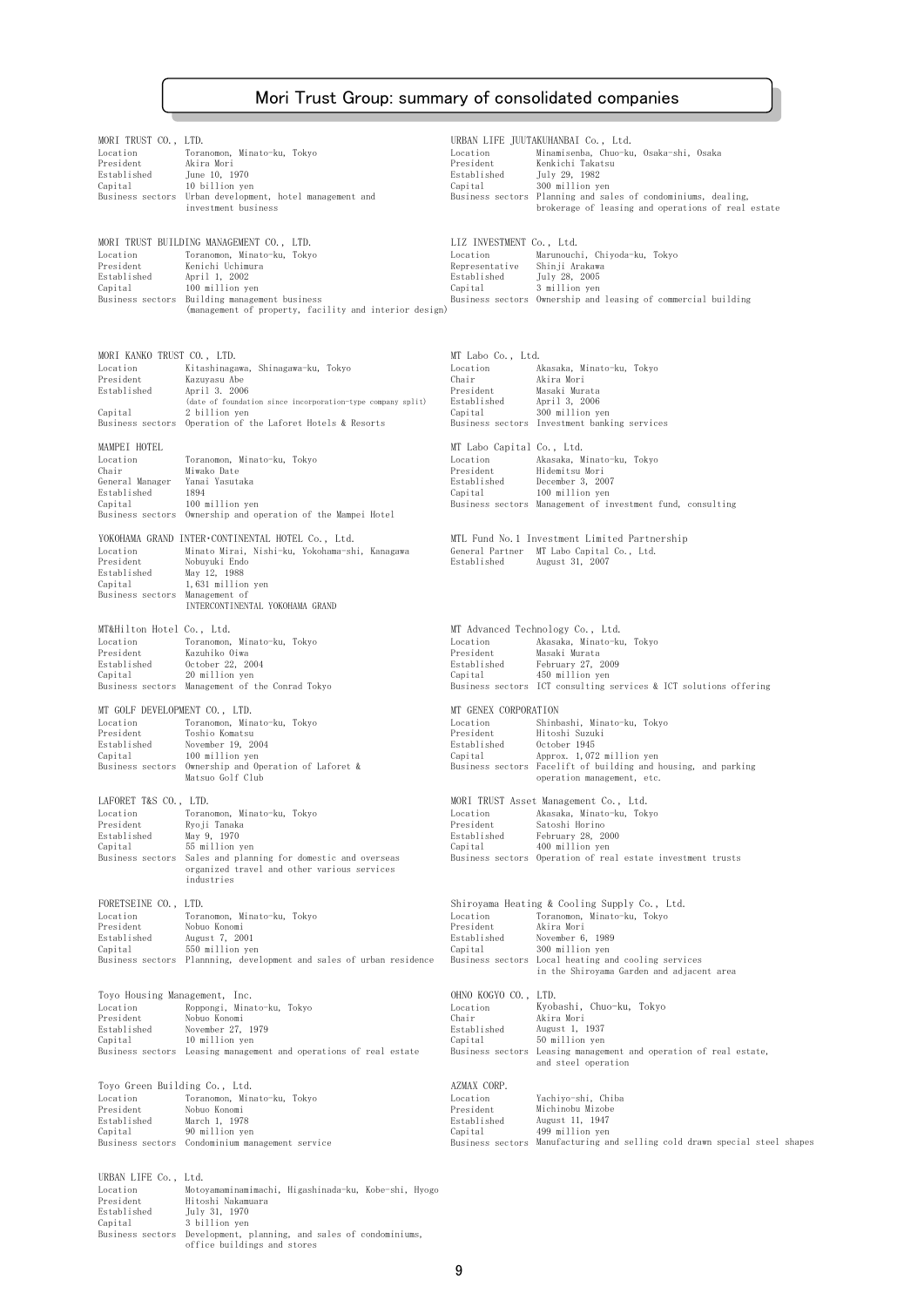#### Mori Trust Group: summary of equity-method affiliates

| Location    | Shinsen-cho, Shibuva-ku, Tokvo                       | Location    | Akasaka, Minato-ku, Tokvo                                   |
|-------------|------------------------------------------------------|-------------|-------------------------------------------------------------|
| Established | February 13, 1953                                    | Established | October 2, 2001                                             |
|             | Business sectors Development, operation, consulting, |             | Business sectors Investment in real estate and asset-backed |
|             | and property management for shopping centers, etc.   |             | securities investing primarily in real estate               |

PARCO CO., LTD. MORI TRUST Sogo Reit, Inc.

THE ROYAL HOTEL, LIMITED Location Nakanoshima, kita-ku, Osaka-shi, Osaka Established March 14, 1932 Business sectors Hotel management centered on lodgment, banquet and restaurant, and hotel incidental business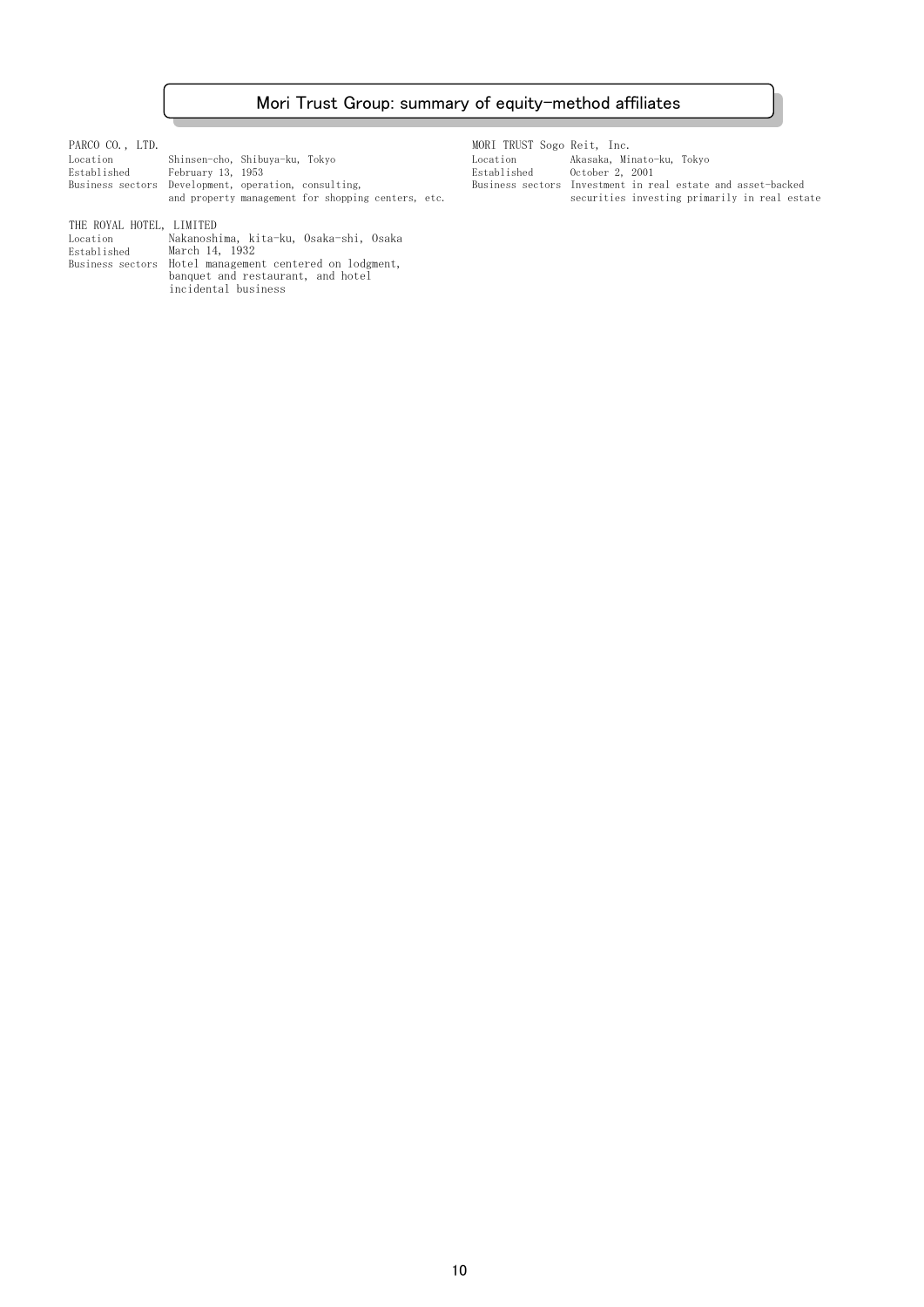#### Consolidated Financial Statements

#### Consolidated Balance Sheets (as of March 31, 2010 and 2009)

| MORI TRUST CO., LTD. and its consolidated subsidiaries              |                   | $(*)$ millions)   |
|---------------------------------------------------------------------|-------------------|-------------------|
|                                                                     | 2010              | 2009              |
| Assets                                                              |                   |                   |
| I. Current assets                                                   |                   |                   |
| 1 Cash and deposits                                                 | 26,734            | 14,895            |
| 2 Notes and accounts receivable-trade                               | 4,925             | 5,083             |
| 3 Short-term investment securities                                  | 23,287            | 14,633            |
| 4 Real estate for sale                                              | 59,957            | 60,774            |
| 5 Real estate for sale in process                                   | 16,911            | 34,388            |
| 6 Real estate for development                                       | 9,641             | 7,791             |
| 7 Other inventories                                                 | 2,327             | 2,972             |
| 8 Deferred tax assets                                               | 717               | 2,650             |
| 9 Other                                                             | 5,949             | 10,405            |
| Allowance for doubtful accounts                                     | $\triangle$ 3,823 | $\triangle$ 3,794 |
| <b>Total current assets</b>                                         | 146,626           | 149,798           |
| <b>II</b> . Noncurrent assets                                       |                   |                   |
| 1 Property, plant and equipment                                     |                   |                   |
| (1) Buildings and structures, net                                   | 148,466           | 157,200           |
| (2) Machinery, equipment and vehicles, net                          | 2,022             | 1,927             |
| $(3)$ Land                                                          | 523,503           | 509,312           |
| (4) Golf courses                                                    | 1,489             | 1,489             |
| (5) Construction in progress                                        | 19,352            | 8,119             |
| $(6)$ Other                                                         | 1,469             | 1,725             |
| Total property, plant and equipment                                 | 696,304           | 679,775           |
| 2 Intangible assets                                                 |                   |                   |
| (1) Leasehold right                                                 | 6,225             | 6,293             |
| (2) Goodwill                                                        | 582               | 983               |
| $(3)$ Other                                                         | 1,218             | 1,339             |
| Total intangible assets                                             | 8,027             | 8,616             |
| 3 Investments and other assets                                      |                   |                   |
| (1) Investment securities                                           | 7,075             | 11,084            |
| Investments in unconsolidated subsidiaries and<br>(2)<br>affiliates | 69,345            | 71,534            |
| (3) Long-term loans receivable                                      | 1,400             | 1,449             |
| (4) Deferred tax assets                                             | 945               | 890               |
| (5) Guarantee deposits                                              | 10,397            | 11,571            |
| $(6)$ Other                                                         | 1,693             | 2,128             |
| Allowance for doubtful accounts                                     | $\triangle$ 69    | $\triangle$ 314   |
| Total investments and other assets                                  | 90,788            | 98,344            |
| <b>Total noncurrent assets</b>                                      | 795,120           | 786,736           |
| Total assets                                                        | 941,746           | 936,534           |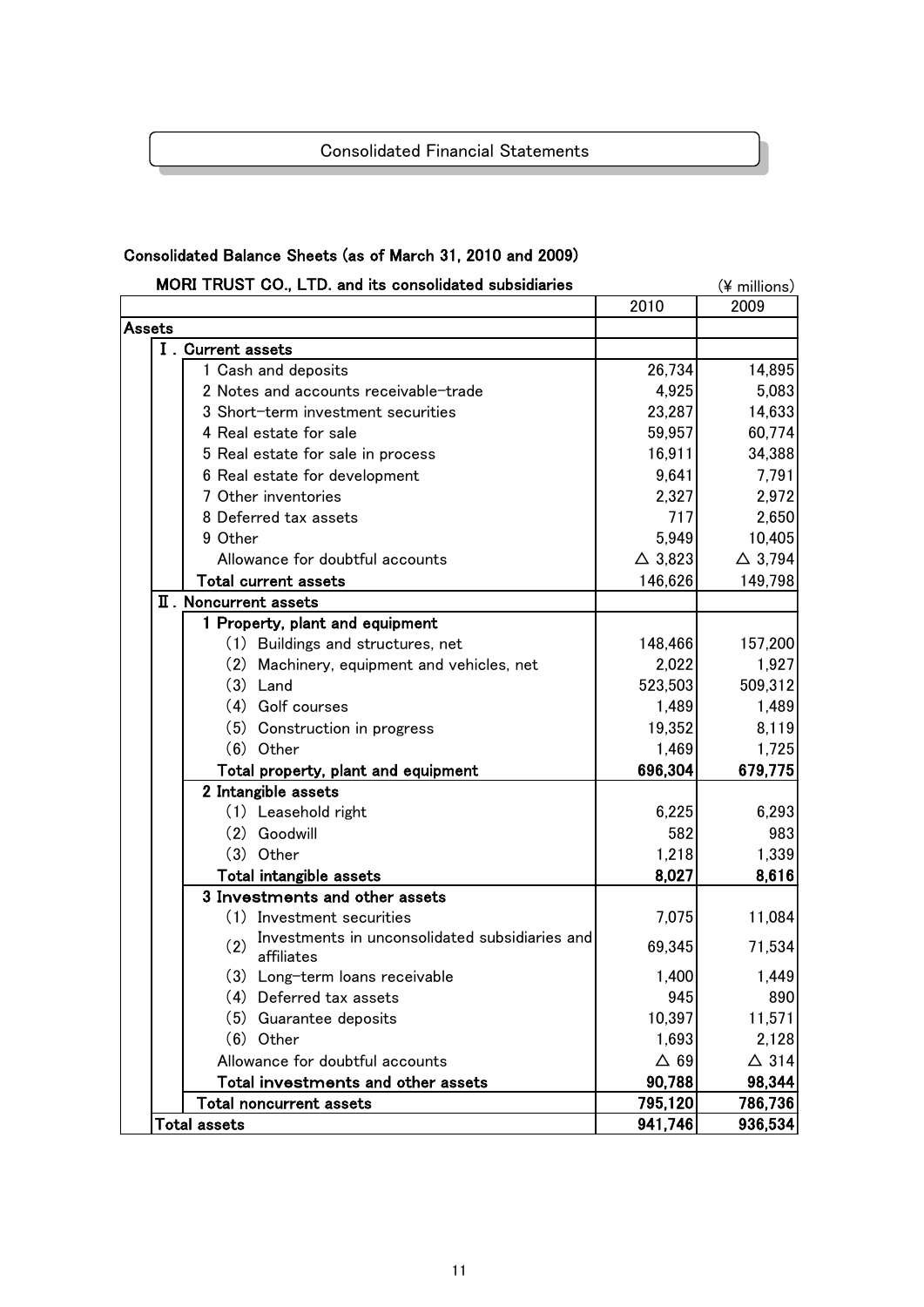|                                                         |                    | (¥ millions)       |  |  |  |
|---------------------------------------------------------|--------------------|--------------------|--|--|--|
|                                                         | 2010               | 2009               |  |  |  |
| <b>Liabilities</b>                                      |                    |                    |  |  |  |
| I. Current liabilities                                  |                    |                    |  |  |  |
| 1 Notes and accounts payable-trade                      | 8,934              | 13,360             |  |  |  |
| 2 Short-term loans payable                              | 237,001            | 210,113            |  |  |  |
| 3 Current portion of long-term loans payable            | 132,653            | 81,900             |  |  |  |
| 4 Accounts payable-other                                | 4,387              | 4,037              |  |  |  |
| 5 Income taxes payable                                  | 6,975              | 27,829             |  |  |  |
| 6 Accrued expenses                                      | 1,613              | 1,813              |  |  |  |
| 7 Advances received                                     | 6,332              | 8,393              |  |  |  |
| 8 Deposits received                                     | 2,255              | 1,028              |  |  |  |
| 9 Provision for bonuses                                 | 393                | 426                |  |  |  |
| 10 Other                                                | 327                | 297                |  |  |  |
| <b>Total current liabilities</b>                        | 400,875            | 349,201            |  |  |  |
| II. Noncurrent liabilities                              |                    |                    |  |  |  |
| 1 Long-term loans payable                               | 204,765            | 250,489            |  |  |  |
| 2 Long-term lease deposited                             | 57,838             | 60,274             |  |  |  |
| 3 Long-term guarantee deposited                         | 62,855             | 65,907             |  |  |  |
| 4 Long-term deposits received                           | 296                | 300                |  |  |  |
| 5 Deferred tax liabilities                              | 7,085              | 6,001              |  |  |  |
| 6 Provision for retirement benefits                     | 3,276              | 3,246              |  |  |  |
| 7 Other                                                 | 233                | 372                |  |  |  |
| Total noncurrent liabilities                            | 336,351            | 386,593            |  |  |  |
| <b>Total liabilities</b>                                | 737,226            | 735,795            |  |  |  |
| Net assets                                              |                    |                    |  |  |  |
| I. Shareholders' equity                                 |                    |                    |  |  |  |
| 1 Capital stock                                         | 10,000             | 10,000             |  |  |  |
| 2 Capital surplus                                       | 6,643              | 6,643              |  |  |  |
| 3 Retained earnings                                     | 206,285            | 200,392            |  |  |  |
| 4 Treasury stock                                        | $\triangle$ 21,096 | $\triangle$ 21,096 |  |  |  |
| Total shareholders' equity                              | 201,832            | 195,939            |  |  |  |
| II. Valuation and translation adjustments               |                    |                    |  |  |  |
| 1 Valuation difference on available-for-sale securities | $\triangle$ 433    | $\triangle$ 384    |  |  |  |
| 2 Deferred gains or losses on hedges                    | $\triangle$ 74     | $\triangle$ 89     |  |  |  |
| 3 Foreign currency translation adjustment               | $\Delta$ 50        | $\Delta$ 65        |  |  |  |
| Total valuation and translation adjustments             | $\Delta$ 558       | $\Delta$ 539       |  |  |  |
| <b>III.</b> Minority interests                          | 3,246              | 5,339              |  |  |  |
| Total net assets                                        | 204,519            | 200,739            |  |  |  |
| Total liabilities and net assets                        | 941,746            | 936,534            |  |  |  |